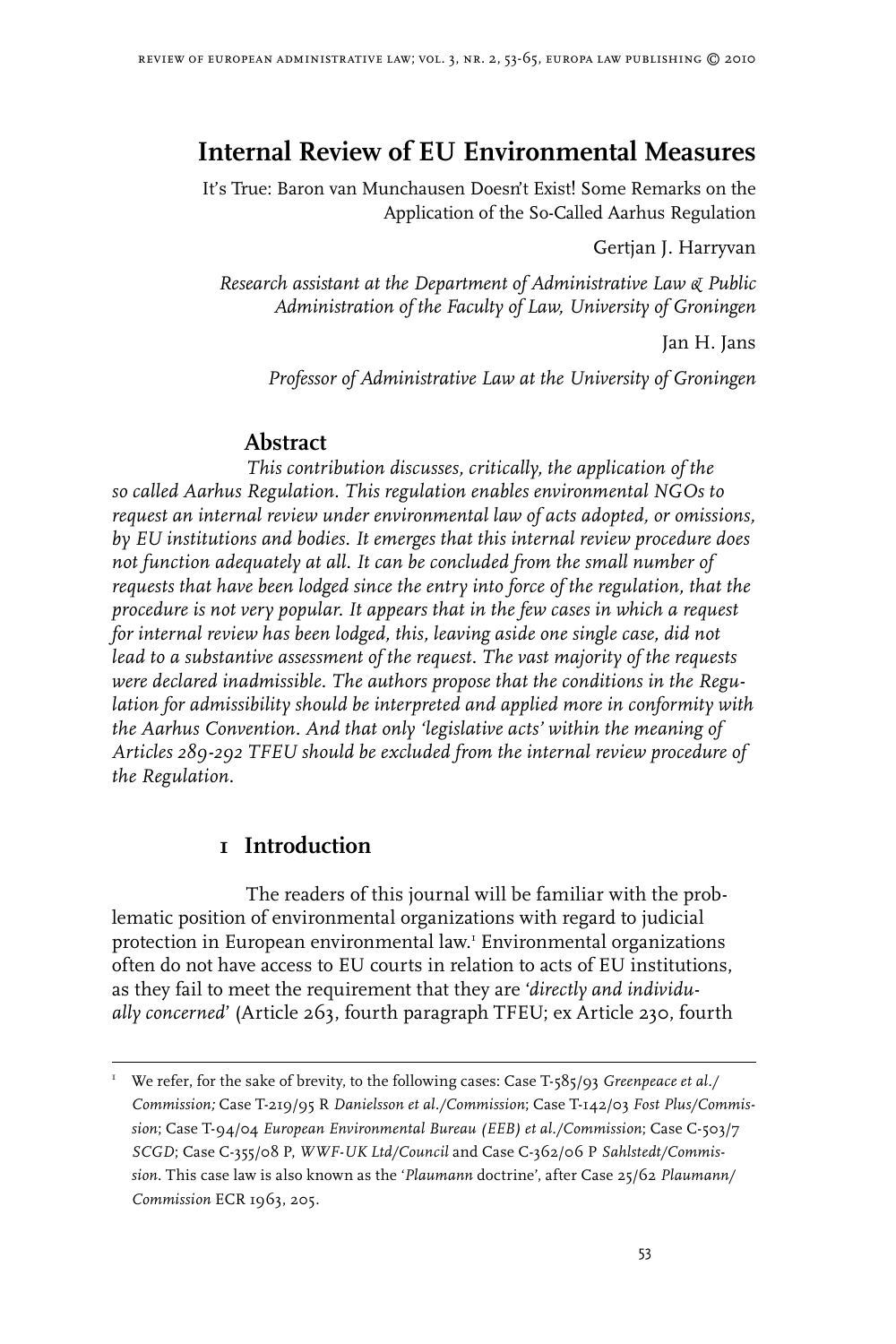paragraph EC Treaty).<sup>2</sup> The requirement of being '*individually concerned'* has proved, in particular, to be an almost insuperable obstacle – at least as usually interpreted by the Court of Justice. The criticism of this case law increasingly includes the argument that it is contrary to the Convention on Access to Information, Public Participation in Decision-Making and Access to Justice in Environmental Matters of the United Nations Economic Commission for Europe (the Aarhus Convention).<sup>3</sup> According to Article 216(2) of the Treaty on the Functioning of the EU (TFEU), agreements entered into by the EU are legally binding upon the institutions of the EU and its Member States. Also, it is well known that provisions of European Union law must be interpreted as far as possible in conformity with international agreements entered into by the EU.

The EU legislature was apparently not convinced that the existing European law *acquis* was in accordance with the Aarhus Convention, and in 2006 adopted Regulation (EC) 1367/2006 (the 'Aarhus Regulation'). According to Article 1 of this Regulation, its objective is '*to contribute to the implementation of the obligations arising under the* [...] *Aarhus Convention*'. The present contribution will be limited to the question of access to justice; the remaining aspects (participation and transparency) will not be discussed.

With regard to access to justice, Article 10(1) of the Aarhus Regulation grants environmental organizations which meet certain requirements,7 the right to make a request for internal review of an administrative act under environmental law. It follows from Article 12 of the Regulation, that in the event the review does not produce results, the organization can initiate proceedings before the Court of Justice '*in accordance with the relevant provisions of the Treaty*'. The focus here will be on the procedure for internal

- $^6$  See also recital 4 of the preamble: 'Provision  $\emph{should}$  be made to apply the requirements of the Convention to Community institutions and bodies.' Italics added by authors.
- According to Article 11, it must concern environmental organizations which are non-profitmaking and have existed for more than 2 years and have the primary stated objective of promoting environmental protection in the context of environmental law. Also, the subject matter in respect of which the request for internal review is made must be covered by its objective and activities.

See in general Hans Roland Schwensfeier, *Individuals' Access to Justice Under Community Law* (diss. Groningen University 2009).

<sup>&</sup>lt;sup>3</sup> See for instance M. Pallemaerts, *Compliance by the European Community with its Obligations on Access to Justice as a Party to the Aarhus Convention*, IEEP Report, June 2009.

See for instance Case C-53/96 *Hermès* ECR 1998, I-3603, para 28 and Case C-284/95 *Safety Hi-Tech* ECR 1998, I-4301.

Published in OJ 2006 L 264/13. The full title of the Regulation is: Regulation (EC) No. 1367/2006 of the European Parliament and of the Council of 6 September 2006 on the application of the provisions of the Aarhus Convention on Access to Information, Public Participation in Decision-making and Access to Justice in Environmental Matters to Community institutions and bodies.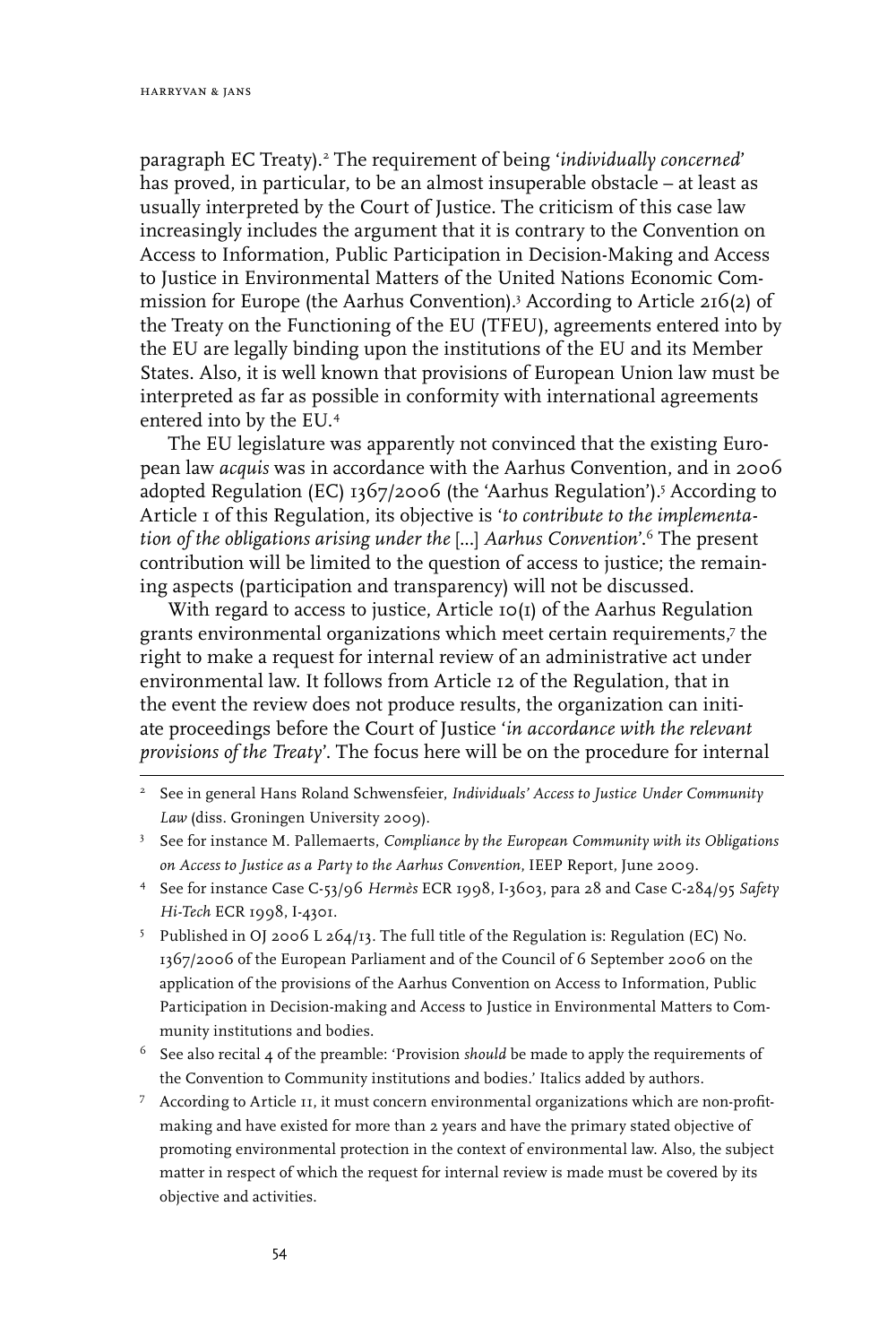review; the procedure for appeal to the Court of Justice will not be further discussed<sup>8</sup>

The Regulation met with criticism in the academic legal literature.<sup>9</sup> It was claimed that it hardly brought any improvements to the legal protection of environmental organizations. In particular, the scope of the Regulation was claimed to be too restricted. The scope is seriously limited by the fact that the procedure for internal review is only applicable to so-called '*administrative acts*', a concept defined in the Regulation as '*any measure of individual scope under environmental law, taken by a Community institution or body, and having legally binding and external effects*'. Thus, in order to have access to this procedure for internal review, measures involved must be:

- 1. of individual scope;
- 2. legally binding and
- 3. have external effects.

These are cumulative criteria, which means that each and every one of these conditions must be met for the measures to be amenable to internal review.

The application of the procedure for internal review in practice is becoming more and more clear. At present, the first decisions of European institutions applying the Regulation have been published. These publications are sufficient ground for us to make a preliminary analysis of the application of the Regulation and to establish whether the Regulation has led to any improvements in the legal protection of environmental organizations.

## **2 The First Examples of Application of the Aarhus Regulation**<sup>10</sup>

The table below indicates that, up until now, a request for internal review has led to a final decision in only eight cases. In no less than seven of these cases, the request was declared inadmissible. In only one case

See J.H. Jans & H.H.B. Vedder, *European Environmental Law*, Groningen 2008, at 217-218, A.M. Keessen, *European Administrative Decisions; How the EU Regulates Products on the Internal Market*, European Administrative Law Series (2), Groningen 2009, at 152-153.

<sup>&</sup>lt;sup>9</sup> See A.M. Keessen, *European Administrative Decisions; How the EU Regulates Products on the Internal Market*, European Administrative Law Series (2), Groningen 2009, at 151-153, and J.H. Jans, 'Did Baron von Munchausen ever visit Århus? Some Critical Remarks on the Proposal For A Regulation on the Application of the Provisions of the Aarhus Convention to EC Institutions and Bodies' In: *Reflections on 30 Years of EU Environmental Law; A High Level of Protection?*, Prof. Richard Macrory (ed.). Groningen 2006, 475-490.

<sup>&</sup>lt;sup>10</sup> The requests for internal review lodged before the European Commission and the resulting decisions can be found on the website of the European Commission, <http://ec.europa. eu/environment/aarhus/internal\_review.htm>. The decisions on internal review are, as far as we know, not published in the Official Journal of the EU.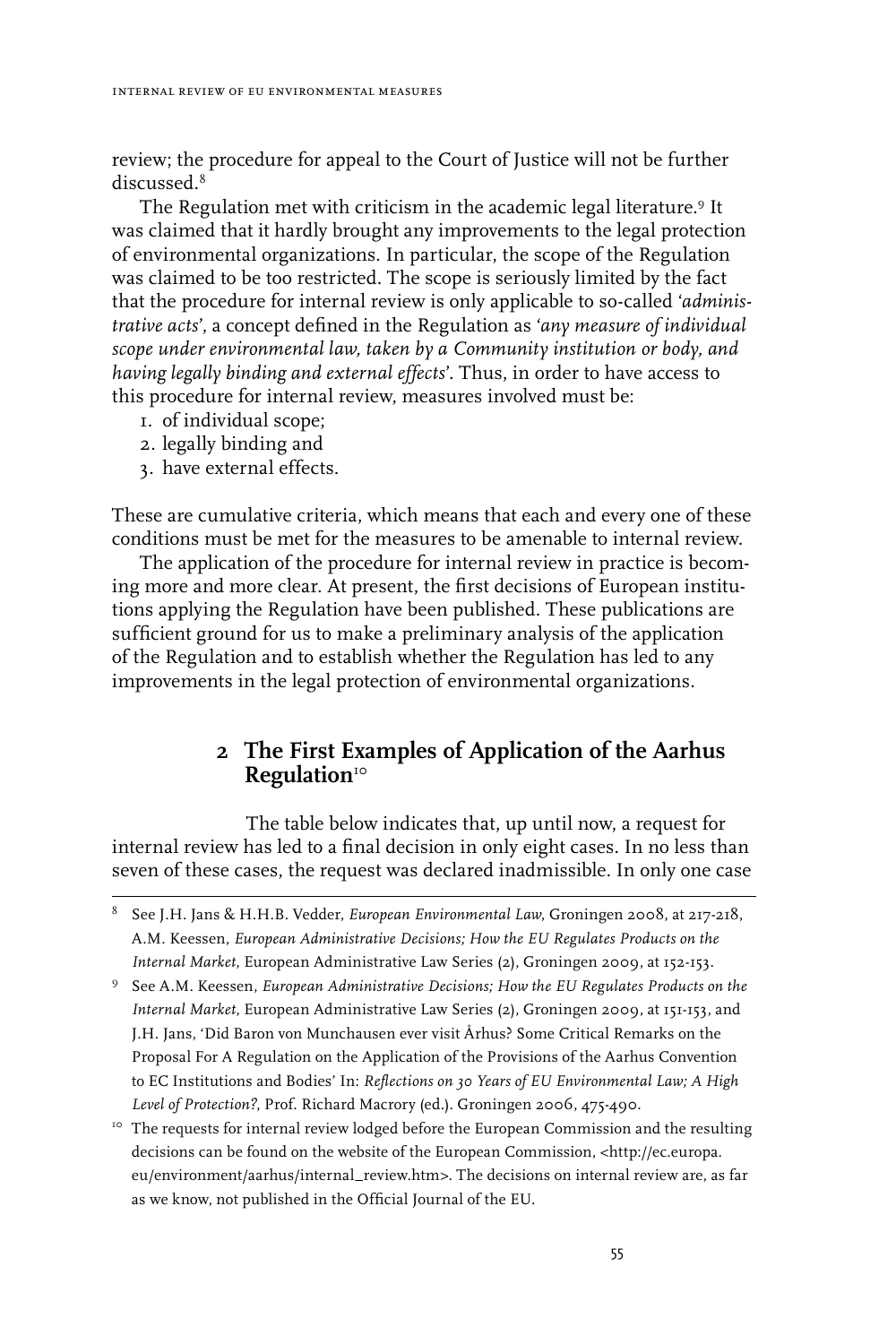did the relevant European institution come to the material examination of the request. This request, however, did not lead to an actual internal review, but was declared unfounded.

| Date                | Institution            | Inadmissible,<br>unfounded or<br>founded | Core content                                                                                                                                                                                                                                                                                                                                                                                                                                          |
|---------------------|------------------------|------------------------------------------|-------------------------------------------------------------------------------------------------------------------------------------------------------------------------------------------------------------------------------------------------------------------------------------------------------------------------------------------------------------------------------------------------------------------------------------------------------|
| $12 - 12 - 07$      | European<br>Commission | Inadmissible                             | Request for review of the decision adopting a list of<br>candidates for the appointment of executive direc-<br>tor of the European Chemicals Agency (ECHA).<br>The request is inadmissible for lack of external<br>effect of the decision as required under Art. $10(1)$<br>and Art. $2(1)(g)$ of the Regulation. The decision<br>lacks external effect since it forms an integral part<br>of the procedure of the ECHA for appointing a<br>director. |
| $26 - 05 - 08$      | European<br>Commission | Unfounded                                | Request for review of decisions authorizing geneti-<br>cally modified maize to be placed on the market.<br>The request is unfounded because the decisions<br>are not contrary to environmental legislation.                                                                                                                                                                                                                                           |
| $06 - 08 - 08$      | European<br>Commission | Inadmissible                             | Request for review of decision regarding approval<br>of 'Operational Programme Transport 2007-2013'<br>for the Czech Republic. The decision has no legal<br>consequences and no external effect.                                                                                                                                                                                                                                                      |
| 01-07-08            | European<br>Commission | Inadmissible                             | Request for review of decision establishing maxi-<br>mum residue levels for pesticides applicable to all<br>food companies. The decision cannot be consid-<br>ered an act of individual scope.                                                                                                                                                                                                                                                        |
| 23-10-08            | European<br>Commission | Inadmissible                             | Request for review of decision to end the infringe-<br>ment procedure with regard to a dam project in<br>Portugal. The request is inadmissible since the<br>Regulation does not apply to administrative acts<br>of institutions in their capacity of administrative<br>review bodies.                                                                                                                                                                 |
| 21-04-09            | European<br>Commission | Inadmissible                             | Request for review of Directive 2008/116/EC of the<br>EC. The request is inadmissible since it concerns<br>an act with general effect (and is not of individual<br>scope).                                                                                                                                                                                                                                                                            |
| 27-04-09            | European<br>Commission | Inadmissible                             | Request for review of the opinion of the EC regard-<br>ing Directive 2003/87/EC (scheme for greenhouse<br>gas emission allowance trading). The request is<br>inadmissible as it does not concern an administra-<br>tive act under Art. 10 of the Regulation.                                                                                                                                                                                          |
| 07-05-09<br>(draft) | Council                | Inadmissible                             | Request for review of Regulation (EC) No. 43/2009<br>(fishing operations) regarding the quota of certain<br>fish species. The request is inadmissible as the<br>Regulation does not constitute a measure of indi-<br>vidual scope.                                                                                                                                                                                                                    |
| 28-07-09            | European<br>Commission | Inadmissible                             | Request for review of the decision on the notifica-<br>tion by the Netherlands of the postponement for<br>attaining the deadline for the limit values for NO2.<br>The request is inadmissible as the decision cannot<br>be considered an act of individual scope.                                                                                                                                                                                     |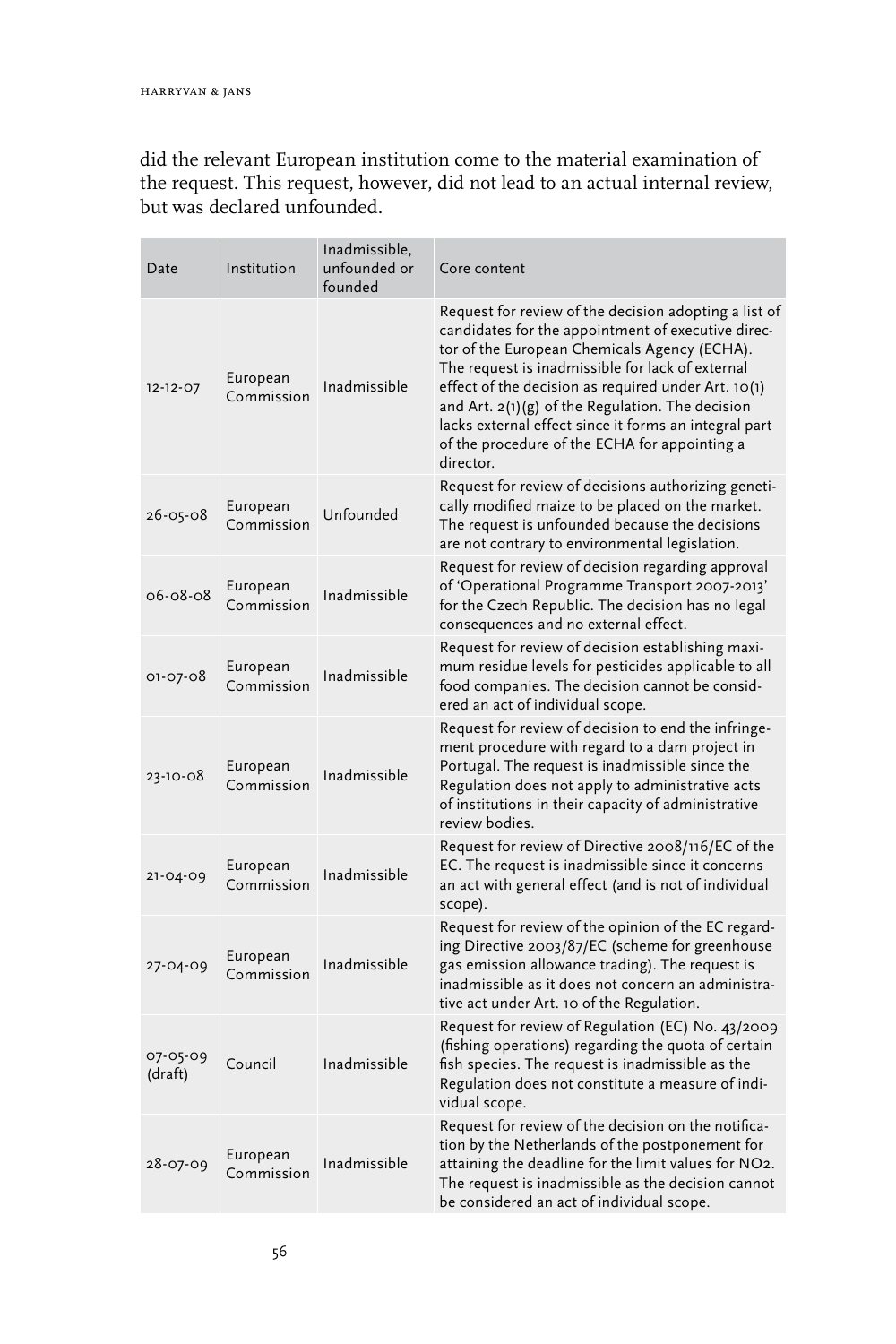Now, of course, it is tempting to conclude, based solely on this information, that the critics of the Aarhus Regulation were correct. It appears that only a small number of requests for internal review are lodged, which is quite remarkable in itself as the requirements of Article 11 of the Regulation are not very burdensome. 11 Furthermore, the requests that are lodged are not substantively examined and are declared inadmissible. However, before we come to this conclusion, the eight cases mentioned above must be further examined. This examination will be carried out in the light of the three requirements 'individual scope', 'legally binding' and 'external effect' as mentioned above.

#### 2.1 Individual Scope

In two decisions of 1 July 2008, the European Commission declared the requests of the 'Stichting Natuur en Milieu' and 'Pesticide Action Network Europe' (PAN) for review of Regulation (EC) No. 149/2008, inadmissible. This Regulation determines maximum residue levels for pesticides. These levels are applicable to all food companies within the EU. For this reason the Commission establishes that the Regulation cannot be considered an act of individual scope. Neither does the Commission accept the interpretation that the Regulation can be considered as a bundle of decisions concerning the residues of all the individual products and substances, as claimed by the applicant.

In its decision of 21 April 2009, the Commission considers the request of the 'Stichting Natuur en Milieu' (the Netherlands Society for Nature and Environment) to be inadmissible. The request concerned the internal review of Directive 2008/116/EC, which authorizes amongst other things the use of the pesticide imidacloprid in plant protection products. 'Stichting Natuur en Milieu' claimed that the Directive and the use of imidacloprid as an active substance is not justified given the unacceptable negative impact it will have on the environment. The Commission does not come to a material examination of the request, as Directive 2008/116/EC is addressed to Member States. Member States must apply the provisions laid down in the Directive to all operators in the area of plant protection products wishing to place plant protection products containing imidacloprid on the market. Therefore, according to the Commission, the Directive must be regarded as an act of general scope and it cannot be considered an administrative act within the meaning of the Aarhus Regulation.

In its decision of 28 July 2009, the Commission rejected the request of the 'Vereniging Milieudefensie en Stop Luchtverontreiniging Utrecht' for internal review of a decision. In the decision, the Commission granted the Netherlands permission to postpone the deadline for attaining the limit values for NO2 and an exemption from the obligation to apply the

<sup>&</sup>lt;sup>11</sup> See footnote 8.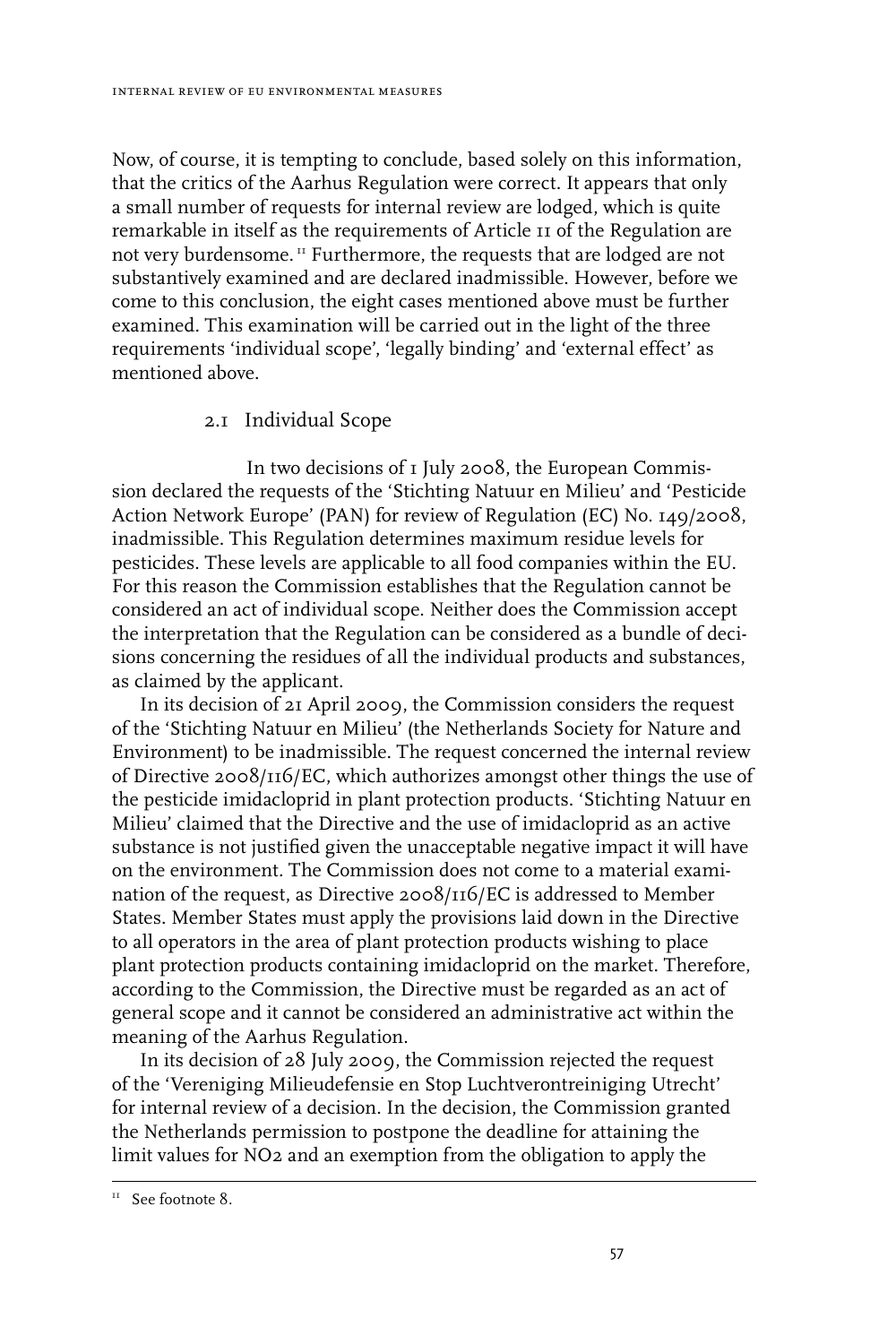limit values for PM10. The decision was adopted on the basis of Directive 2008/50/EC. This Directive allows Member States under certain conditions, to postpone the deadlines for attaining certain limit values and to be exempted from the obligation to apply certain limit values, unless the Commission raises objections against the postponement and exemption. By the above-mentioned decision, the Commission decided not to raise objections against the postponement by the Netherlands. However, according to the applicants, the Netherlands did not meet the conditions of the Directive and the Commission should have raised objections against the postponement and exemption. The Commission considers the request inadmissible on the grounds that the decision is addressed to a specific Member State and is of general scope. As a further justification the Commission refers to specific case law $^{\rm r_2}$  from which it concludes 'that derogations from a given general regime which are constituted by confirmatory decisions adopted by the Commission under a given directive partake of the general nature of that directive, insofar as they are addressed in abstract terms to undefined classes of persons and apply to objectively defined situations; in such cases, the said decisions (even though they are 'beschikkingen') must be regarded as acts of general application.'<sup>13</sup>

So far, only one (published) request for internal review under the Aarhus Regulation has been lodged at the Council.14 In this case, Greenpeace requested the Council to review Regulation (EC) No. 43/2009. This Regulation establishes quotas for certain species of fish and a closure date for the fishing season. Greenpeace requested the Council to amend the quotas for bluefin tuna, since this species is endangered, and in some places it is even extinct. Greenpeace states that the contested Regulation constitutes an administrative act within the meaning of the Aarhus Regulation, as it can be considered as a bundle of legally binding decisions of individual scope addressed to specific Member States. In a preliminary decision, the Council considers the request inadmissible as it cannot be considered a measure of individual scope. Regulation (EC) No. 43/2009 determines quotas applicable to certain geographical areas and addressed to Member States. Thus, the Regulation applies to an undetermined number of fishing companies, since it is up to the Member States to determine quotas for individual fishing companies. As such, the measures in the Regulation cannot be considered an act of individual scope.15

<sup>&</sup>lt;sup>12</sup> Case T-142/03 Fost Plus VZW/Commission ECR 2005, II-589.

<sup>&</sup>lt;sup>13</sup> 'Milieudefensie en Stop Luchtverontreiniging' lodged appeal against the Commission decision with the Court of First Instance (now General Court) (Case T-396/09). At the time of publication of this article the proceedings were pending.

<sup>&</sup>lt;sup>14</sup> See the register of Council documents on the website of the Council, <http://www.consilium.europa.eu/>.

<sup>&</sup>lt;sup>15</sup> This case should be seen in the light of the judgment of the Court of Justice in Case C-355/08 P *WWF-UK Ltd/Council*, where the court ruled that environmental organizations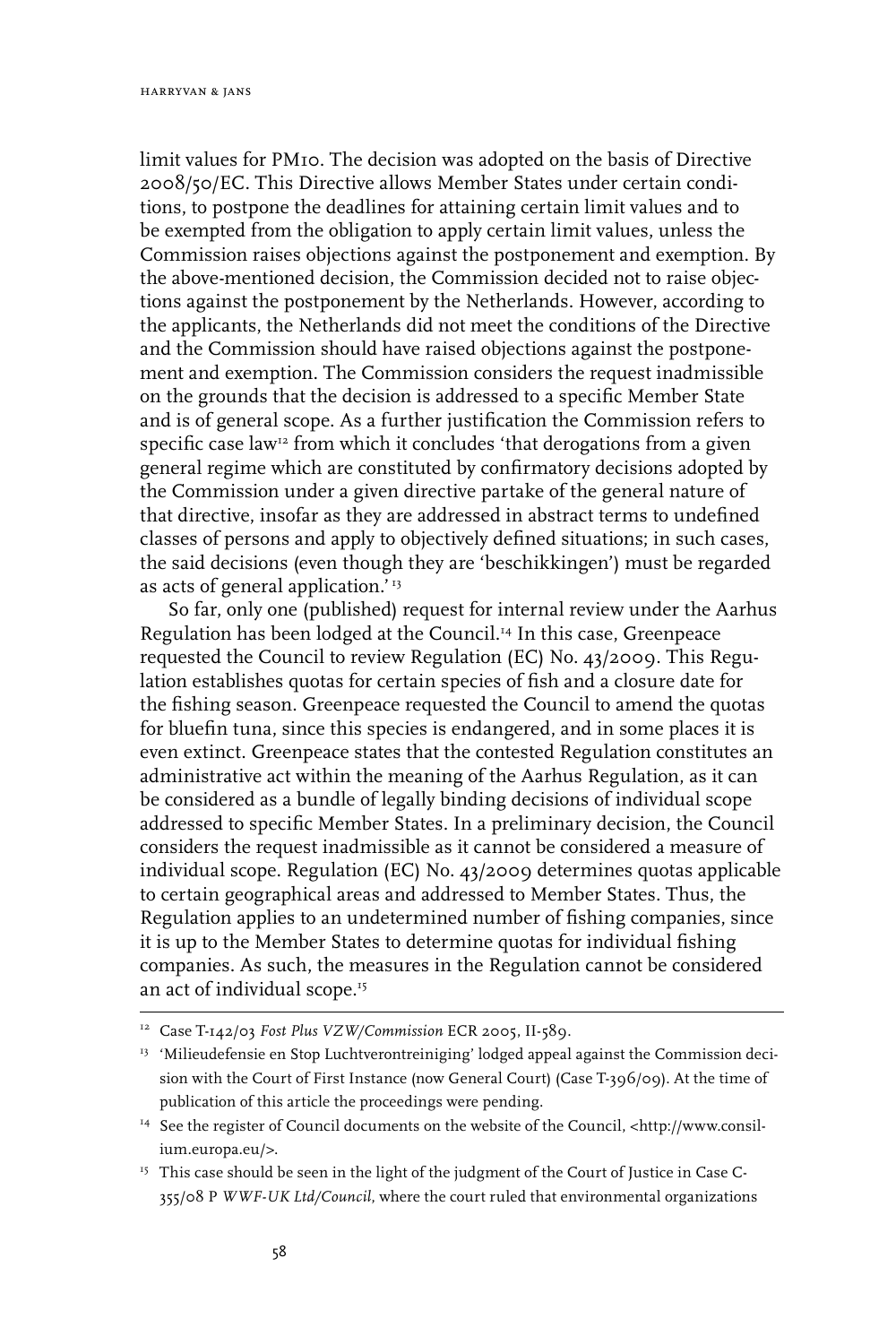#### 2.2 External Effect

In four separate decisions of 12 December 2007, the Commission rejected three requests for internal review on identical grounds. Friends of the Earth Europe (FEE), Women in Europe for a Common Future (WECF), European Environmental Bureau (EEB) and Health and Environment Alliance (HEAL) all had similar reasons to request the internal review of the Decision of 12 September 2007. In this Decision, the Commission, under Article  $84(I)$  of Regulation No. 1907/2006,<sup>16</sup> adopted a list of candidates to be proposed to the Management Board of the European Chemicals Agency (ECHA)17 for the appointment of the executive director. The applicants were concerned that in the circumstances that only two candidates were proposed to the management board, this would not provide a reasonable spectrum of choice for the management board. The applicants were also concerned that suitable candidates were arbitrarily eliminated in the course of the selection procedure. For these two reasons, the organizations requested the Commission to review its decision and adopt a list with a broader range of eligible candidates. The Commission did not reach a substantive analysis of the requests and considered the requests inadmissible. According to the Commission, the contested Decision did not have external effect, since adopting a list of candidates forms an integral part of the procedure whereby the executive director is appointed by the management board of the ECHA. According to the Commission, such staff related decisions are by their very nature to be regarded as internal to the institution or body concerned and thus incapable of having external effects within the meaning of the Aarhus Regulation.

The Commission decision of 6 August 2008 concerns the request of Ekologicky Pravni Service for internal review of the decision approving the operational programme Transport 2007-2013 for the Czech Republic. The Commission considers the request inadmissible on the ground that the decision whose review is requested does not have external effect and is not legally binding. Decisions approving operational programmes are addressed

<sup>17</sup> See on the tasks and competences: <http://echa.europa.eu/home\_nl.asp>.

were not considered interested parties in an action against an EC regulation fixing for 2007 the fishing opportunities and associated conditions for certain fish stocks and groups of fish stocks.

<sup>&</sup>lt;sup>16</sup> Regulation (EC) No. 1907/2006 of the European Parliament and of the Council of 18 December 2006 concerning the Registration, Evaluation, Authorization and Restriction of Chemicals (REACH), establishing a European Chemicals Agency, amending Directive 1999/45/EC and repealing Council Regulation (EEC) No 793/93 and Commission Regulation (EC) No 1488/94 as well as Council Directive 76/769/EEC and Commission Directives 91/155/EEC, 93/67/EEC, 93/105/EC and 2000/21/EC. See on this Regulation M. Bronckers & Y. van Gerven, 'Legal remedies under the EC's new chemicals legislation REACH: Testing a new model of European governance', *CMLRev* 2009, 1823-1871.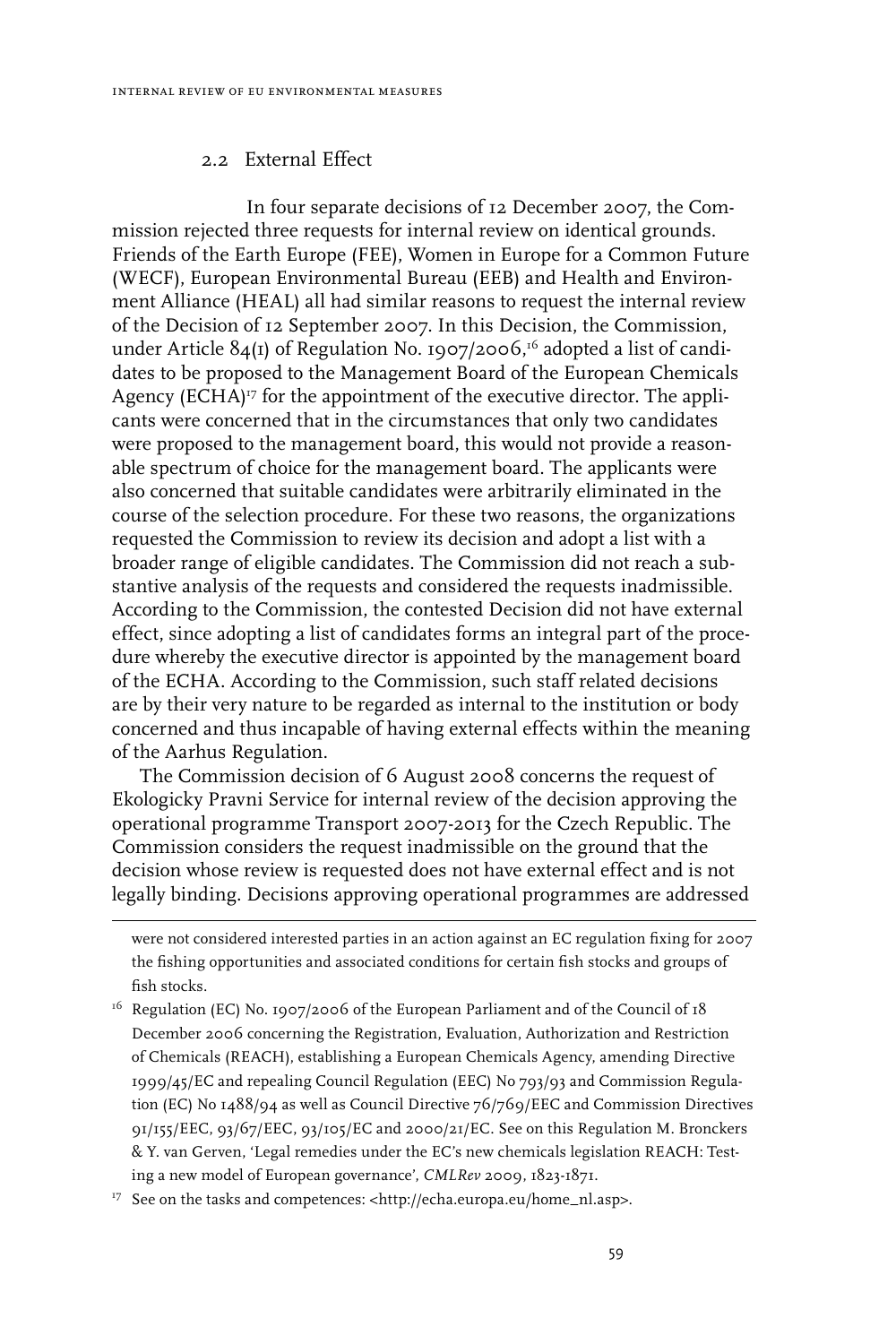to the Member State, but, according to the Commission, such decisions do not approve any project to be co-funded under that programme. The implementation of the programmes is under the responsibility and competence of the national authorities.

It is noteworthy that, in its decision declaring the request inadmissible, the Commission states that: 'Unfortunately my services do still not have ultimate certainty on all issues linked to the correct interpretation of Article 10 of Regulation (EC) No 1367/2006.' Given this statement, the grounds on which the Commission concludes that its decision did not fall within the scope of Article 10 of the Regulation are not easily comprehensible.

2.3 Legally Binding

On 27 April 2009, the Commission adopted a decision considering a request by ClientEarth for it to review its statement concerning the proposal for amendment of Directive 2003/87/EC (establishing a scheme for greenhouse gas emission allowance trading) as inadmissible.18 The Commission considers that its statement is of political character. Therefore, the Commission concludes that the statement cannot be considered to be legally binding and it also cannot be considered to have external effect.

In its Decision of 23 October 2008, the Commission considered the request of 'Liga para a Protecção da Natureza' (LPN) to review a decision, as inadmissible. The request concerned a decision to close the infringement procedure regarding the violation of European legislation with regard to a dam project in Portugal. Article 2(2)(b) of the Aarhus Regulation expressly provides that decisions taken within the ambit of infringement proceedings (Articles 258-260 TFEU; ex Articles 258 and 228 of the EC Treaty) constitute acts adopted by the Commission in the capacity of an administrative review body. The Aarhus Regulation is not applicable to decisions adopted in the capacity of an administrative review body (Art. 2(2) of the Regulation).

### **3 Scope of Definitions; the Convention, Case Law and Literature**

#### 3.1 Back to Basics: the Aarhus Convention

As mentioned before, the decisions of the European Commission and the Council show that only one single request for review overcame the first hurdle of admissibility. This raises questions regarding the interpretation of the definitions 'individual scope', 'external effect' and 'legally binding' and its compatibility with the Aarhus Convention. In this context, we make the following remarks.

<sup>&</sup>lt;sup>18</sup> See COD/2008/0013(COD) of 17 December 2008.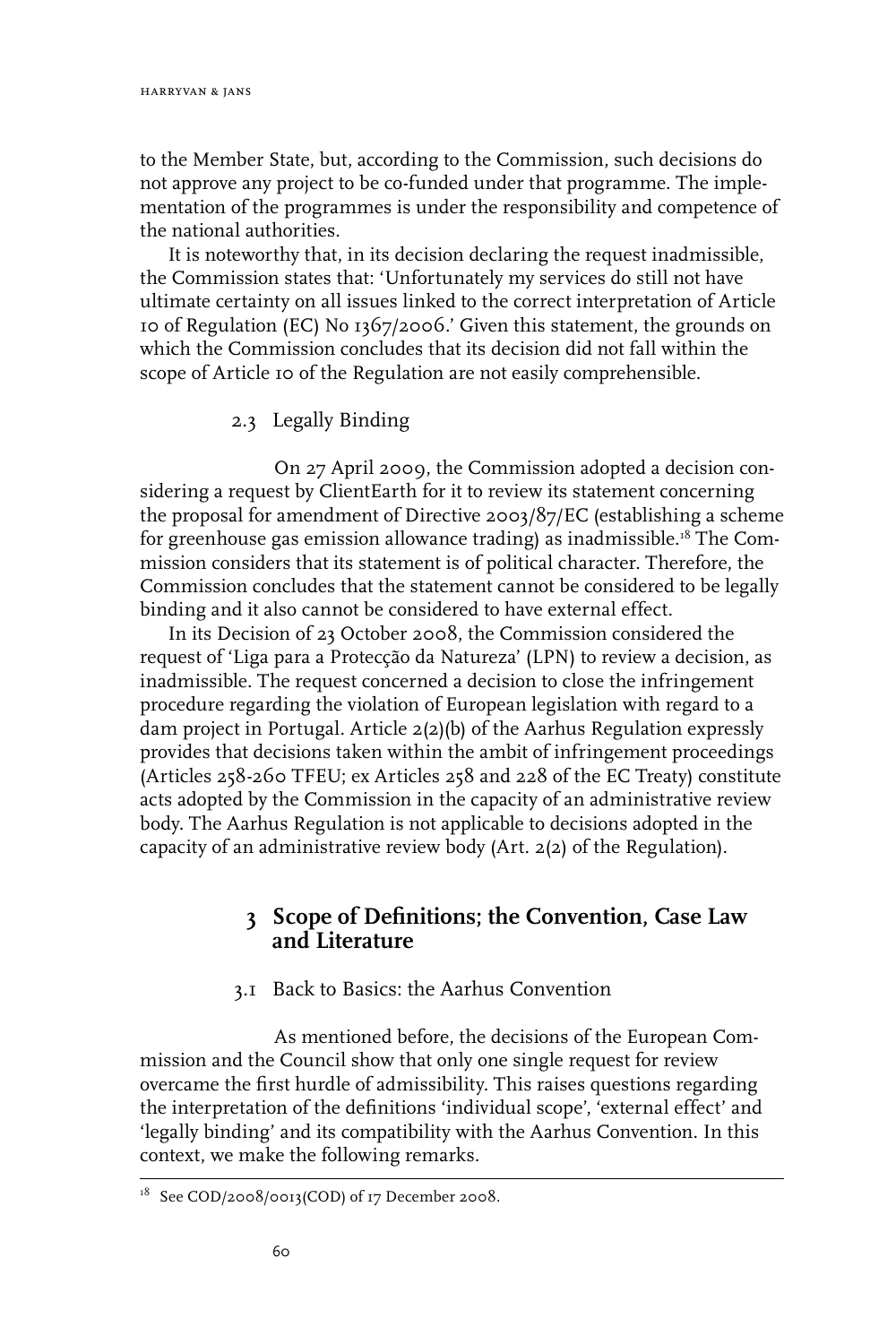The fact that the Aarhus Convention and the EU provisions implementing the Convention, have the aim of enabling a *broad* access to justice is not seriously contested in either the case law or the literature.19 In addition, the Compliance Committee, the enforcement mechanism of the Aarhus Convention,<sup>20</sup> emphasizes that a broad interpretation of the Convention should be the rule, not the exception. However, this does not mean that the Aarhus Convention safeguards access for *any individual* regarding *any act of a public authority*. Limitations are certainly possible with regard to the persons and bodies who seek access to justice. This follows from the words of Article 9(3) of the Aarhus Convention, in so far as it expressly refers to the national law of contracting States: 'where *they* meet the criteria, if any, laid down in its national21 law' (emphasis added).<sup>22</sup>

It is remarkable that the barriers to access contained in the Aarhus Regulation ('individual scope', 'external effect' and 'legally binding') particularly concern the *type* of act against which proceedings can be brought. It follows from the use of the word 'they', that the sentence in Article  $q(3)$  of the Aarhus Convention as mentioned above, cannot concern limitations with regard to the *type* of act.

Let us therefore look more closely at the question *which* acts of public authorities the Aarhus Convention requires legal protection against. Firstly, Article  $q(I)$  of the Aarhus Convention provides for access to a court for any person who considers that his or her request for environmental information is refused. Such decisions fall within the scope of Regulation (EC) No. 1049/2001<sup>23</sup> and will not be further discussed here. Article 9(2) of the Aarhus Convention requires legal protection against 'any decision, act or omission' subject to Article 6 of the Aarhus Convention (public participation in decisions on some specific<sup>24</sup> activities). Finally, Article  $9(3)$  of the

- <sup>19</sup> See for instance C. Schall, 'Public Interest Litigation Concerning Environmental Matters before Human Rights Courts: A Promising Future Concept?', *Journal of Environmental Law* 2008, 417-453.
- <sup>20</sup> See on the Compliance Committee for instance V. Koester, 'The Compliance Committee of the Aarhus Convention; An Overview of Procedures and Jurisprudence', *Environmental Policy And Law,* 37/2–3 (2007) 83-96. See as a source of information on the 'case law' of the Compliance Committee, A. Andrusevych, T. Alge, C. Clemens (eds), *Case Law of the Aarhus Convention Compliance Committee (2004-2008)*, (RACSE, Lviv 2008), available at <http:// doku.cac.at/case\_law\_accc.pdf.>.
- <sup>21</sup> Of course, 'national' must in the context of legal protection against European institutions be read as 'EU'.
- <sup>22</sup> The freedom granted to national legislatures to establish certain requirements for access to justice, is subject to limits, as follows from the judgment of the Court of Justice in Case C-263/08 *DLV*. The primary objective of the Convention (and the EU implementing measures) to establish a broad access to justice must be guaranteed.
- 23 OJ 2001 L 145 of 31/43.
- <sup>24</sup> The list of activities is laid down in Annex I of the Aarhus Convention.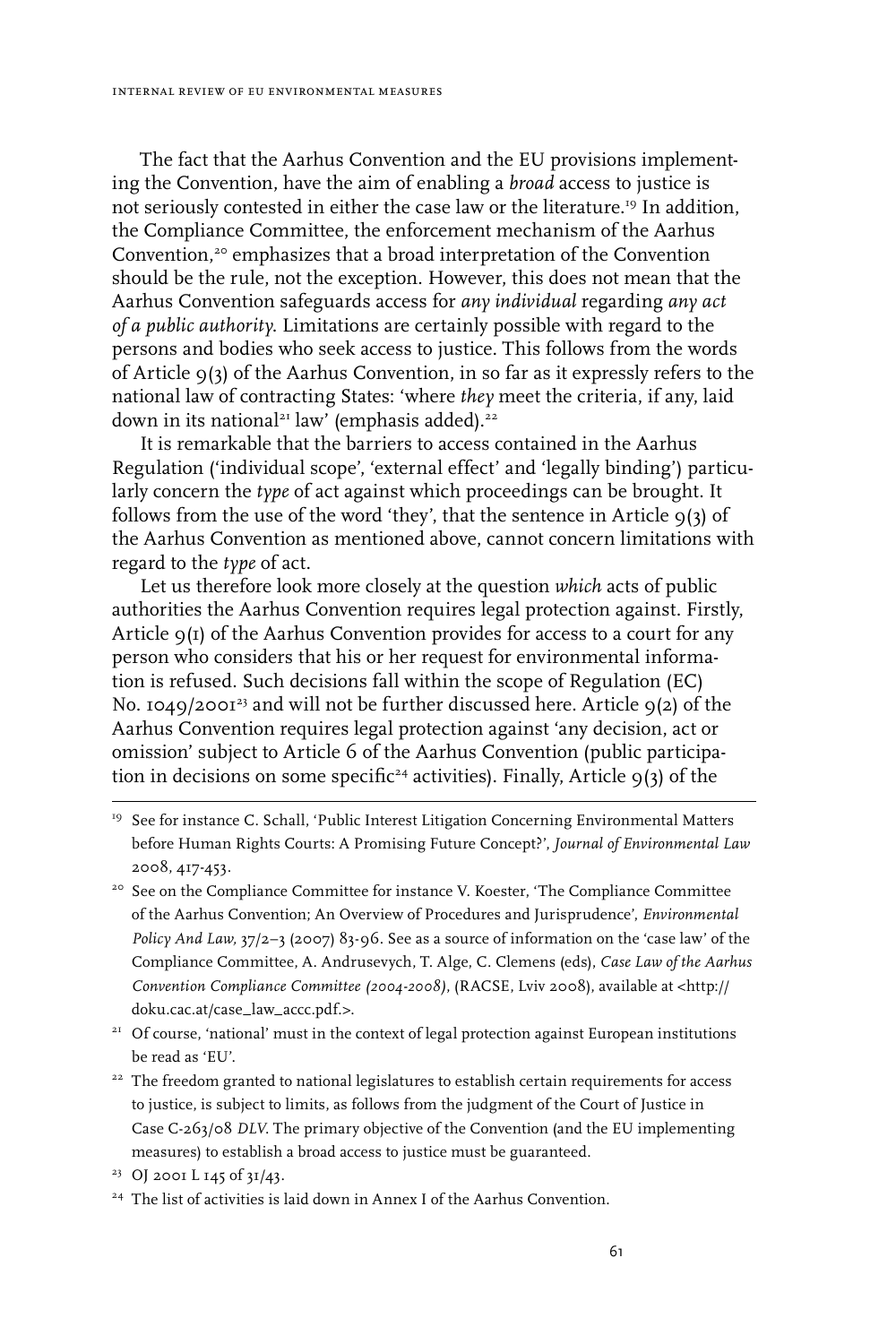Aarhus Convention requires access to 'administrative or judicial procedures' with regard to 'acts and omissions by private persons and public authorities which contravene provisions of its national law relating to the environment'. It seems to us that every request for internal review as mentioned above falls within the scope of Article  $q(3)$  of the Aarhus Convention. Thus, our analysis and comments will be limited to this provision.

The first thing to be noticed is that the restrictions of the Aarhus Regulation (individual scope, legally binding, external effect) are not as such mentioned in Article  $9(3)$  of the Convention. Article  $9(3)$  mentions 'acts and omissions' in general, and does not limit these to individual acts or legal acts (with or without external effect). However, this in itself does not automatically lead to the conclusion that the restrictions of the Aarhus Regulation and the manner in which they are applied by the European institutions, are contrary to the Aarhus Convention. We should therefore examine these three limitations further.

#### *Individual scope*

First of all, it should be noted that the term 'individual scope' was added to the Regulation at a later stage in the course of the European legislative procedure. Not until after the first reading of the Council, were the words 'individual scope' added.<sup>25</sup> Although no basis can be found in Article  $9(3)$ of the Aarhus Convention to limit access to justice to *individual* measures, it does appear from Article 2(2) of the Convention that it is not applicable to a public authority acting in a 'legislative capacity'. The explanation for this 'exception' can be found in the Aarhus Convention Implementation Guide which states: 'This is due to the fundamentally different character of decision making […] in a legislative capacity, where elected representatives are more directly accountable to the public through the election process [...]'.<sup>26</sup>

The next question is whether every European general measure (which is excluded from the internal review procedure of the Aarhus Regulation) can be considered as 'legislation' in the true meaning of the word. It is true that all legislation in itself has a general character, yet is it also true that all general measures can be considered as 'legislative acts'? The use of the notion of 'individual scope' in the Aarhus Regulation could lead to the situation that too many measures are excluded from the internal review procedure.27 As argued by Wennerås, this is particularly the case when the concept 'individual scope' is interpreted and applied in the same manner as the concept of 'individual concern' under Article 263, fourth paragraph TFEU. In this regard, it should be noted, albeit cynically, that it is quite

<sup>25</sup> See P.E. Wennerås, *The Enforcement of EC Environmental Law*, Oxford: Oxford University Press 2007, at 235.

<sup>&</sup>lt;sup>26</sup> Available at <http://www.unece.org/env/pp/acig.pdf>. This document does not, however, have any special legal status.

<sup>27</sup> See also Wennerås, at 234.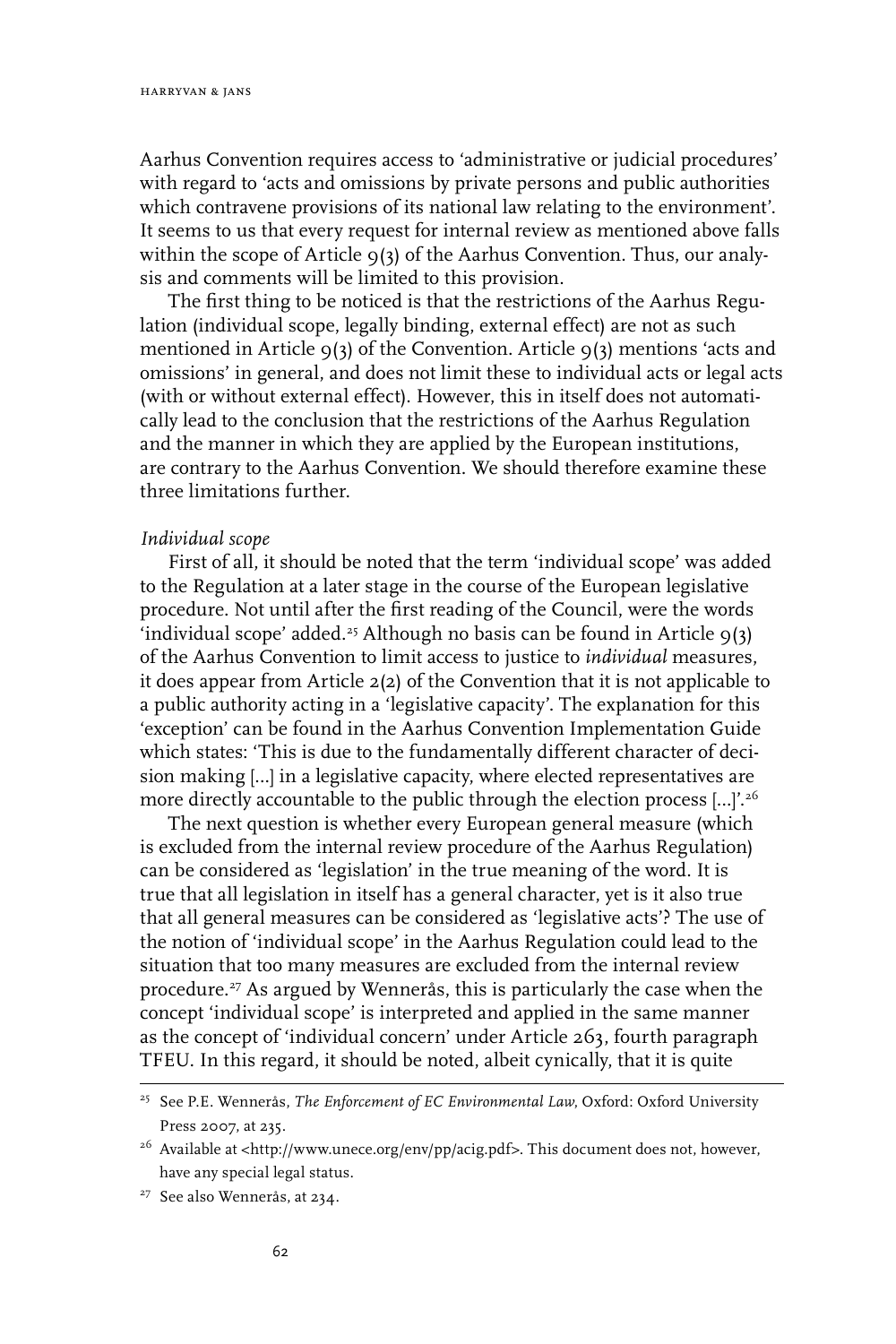remarkable that the Aarhus Regulation, of which it can be said that its objective is to make up for the limitations of Article 263, fourth paragraph TFEU, is interpreted in the same manner as this provision!<sup>28</sup>

We propose, therefore, to interpret the notion 'individual scope' of the Aarhus Regulation in an 'Aarhus-consistent manner', and therefore consider it limited to the exclusion of 'true' legislative acts, such as basic or framework regulations and directives. What is to be understood by this has become much clearer since the entry into force of the Lisbon Treaty. For the first time, both the EU Treaty and the Treaty on the Functioning of the EU make a distinction between legislative acts and non-legislative acts (see in particular Articles 289-292 TFEU). The core of this distinction is that current EU law does not consider either administrative measures to implement legislation (even if they are considered general measures), or the exercise of delegated legislative powers as 'legislative acts'. In this context, one should also take into account that Article 263, fourth paragraph TFEU provides interested parties with the possibility to institute proceedings before the European court against 'a regulatory act which is of direct concern to them and does not entail implementing measures'. Although the literature does not agree on the precise interpretation of the definition 'regulatory acts' , 29 it is clear that it does not include 'legislative acts' and that Article 263, fourth paragraph TFEU creates the possibility for a direct action for annulment against at least some EU acts of general application, without the applicant having to be 'individually concerned'. Against the background of this primary EU law, there is no good reason to cling on blindly to the concept of 'individual concern' under the *Plaumann* doctrine for the interpretation of 'individual scope' under the Aarhus Regulation.

Even without a thorough analysis of the decisions mentioned in section 2 of this article, it is possible to state that it is highly questionable whether any of these decisions concern requests for internal review of what currently must be considered a 'legislative act'. It can also be concluded that the Aarhus Regulation categorically excludes certain measures from the internal review procedure which, according to EU law itself, cannot be considered 'legislative acts'.

#### *Legally binding*

No indication can be found in the wording of Article  $q(3)$  of the Aarhus Convention for the conclusion that this provision only concerns 'legal measures' and *a fortiori* that these legal measures should have 'external effect'. Therefore, there is no reason to assume that *factual* infringements of environmental law are excluded from the scope of Article 9(3). The Imple-

<sup>28</sup> See also Wennerås, at 235.

<sup>29</sup> See on this, with reference to further literature, Hans Roland Schwensfeier, *Individuals' Access to Justice Under Community Law*, (diss. RUG 2009), at 330 et seq.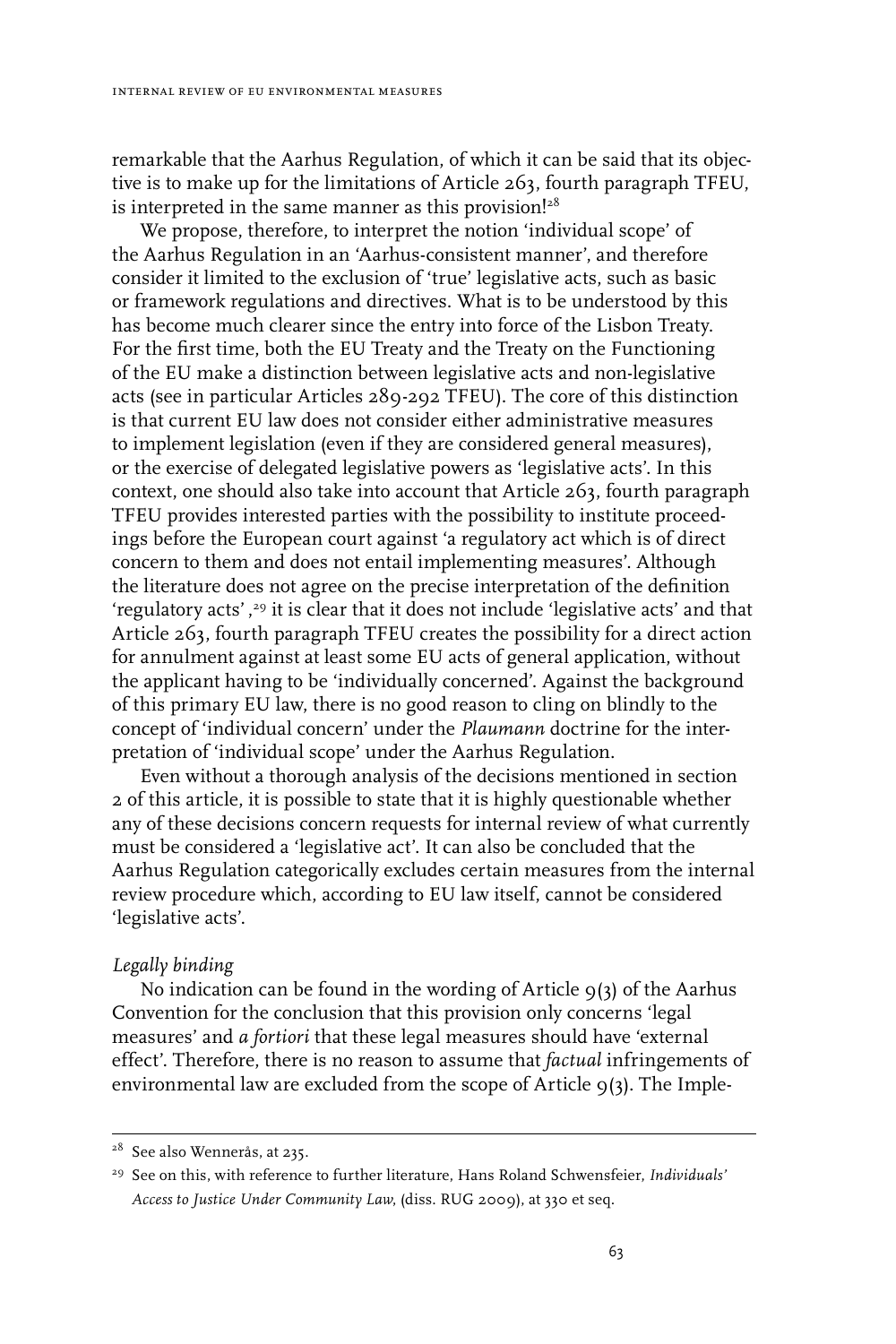mentation Guide even notes that the public plays an important role in the enforcement by the competent authorities:

'The provision potentially covers a wide range of administrative and judicial procedures, including the 'citizen enforcement' concept, in which members of the public are given standing to directly enforce environmental law in court.<sup>'30</sup>

In other words: decisions to tolerate certain (possibly illegal) behaviour, fall within the scope of Article  $9(3)$ , and can therefore also be contested. This is of particular importance with regard to Commission decisions in Treaty infringement proceedings (Articles 258-260 TFEU; ex Articles 226 and 228 EC Treaty). It is established case law of the Court of Justice that decisions taken in the course of such proceedings do not have legally binding effect.<sup>31</sup> In our opinion, categorically excluding Commission decisions regarding Treaty infringements by Member States from the internal review procedure, is not in line with Article  $9(3)$  of the Aarhus Convention. Moreover, in light of the statements in the Implementation Guide, the argument that such decisions are taken by the Commission in its 'judicial capacity' and should thus be excluded under Article 2(2) of the Aarhus Convention and Article 2(2) of the Aarhus Regulation (concerning decisions taken in the capacity of administrative review body) cannot be sustained.

### **4 Conclusion**

According to the preamble of the Aarhus Regulation, provision *should* be made to apply the requirements of the Aarhus Convention to Community institutions and bodies. In order to compensate for the unsatisfactory position of environmental organizations as regards legal protection, an 'internal review procedure' was created, in which environmental organizations can institute proceedings against Community decisions.

In practice, this internal review procedure does not function adequately at all. It can be concluded from the small number of requests that have been lodged since the entry into force of the Regulation, that the procedure is not very popular. It appears that in the few cases in which a request for internal review has been lodged, this, leaving aside one single case, did not lead to a substantive assessment of the request. The vast majority of the requests were declared inadmissible. The requirements of the Aarhus Regulation that the request must concern a decision of 'individual scope', or a legal measure

<sup>&</sup>lt;sup>30</sup> See also B. Dette, 'Access to Justice in Environmental Matters; A Fundamental Democratic Right', in: M. Onida (ed.), *Europe and the Environment. Legal Essays in Honour of Ludwig Krämer*, Groningen: Europa Law Publishing 2004, at 7 writing: 'By that, it aims to overcome the fact that the environment has no legal interest defender'.

<sup>31</sup> Eg. Case 48/65 *Lütticke* ECR 1966, 19.